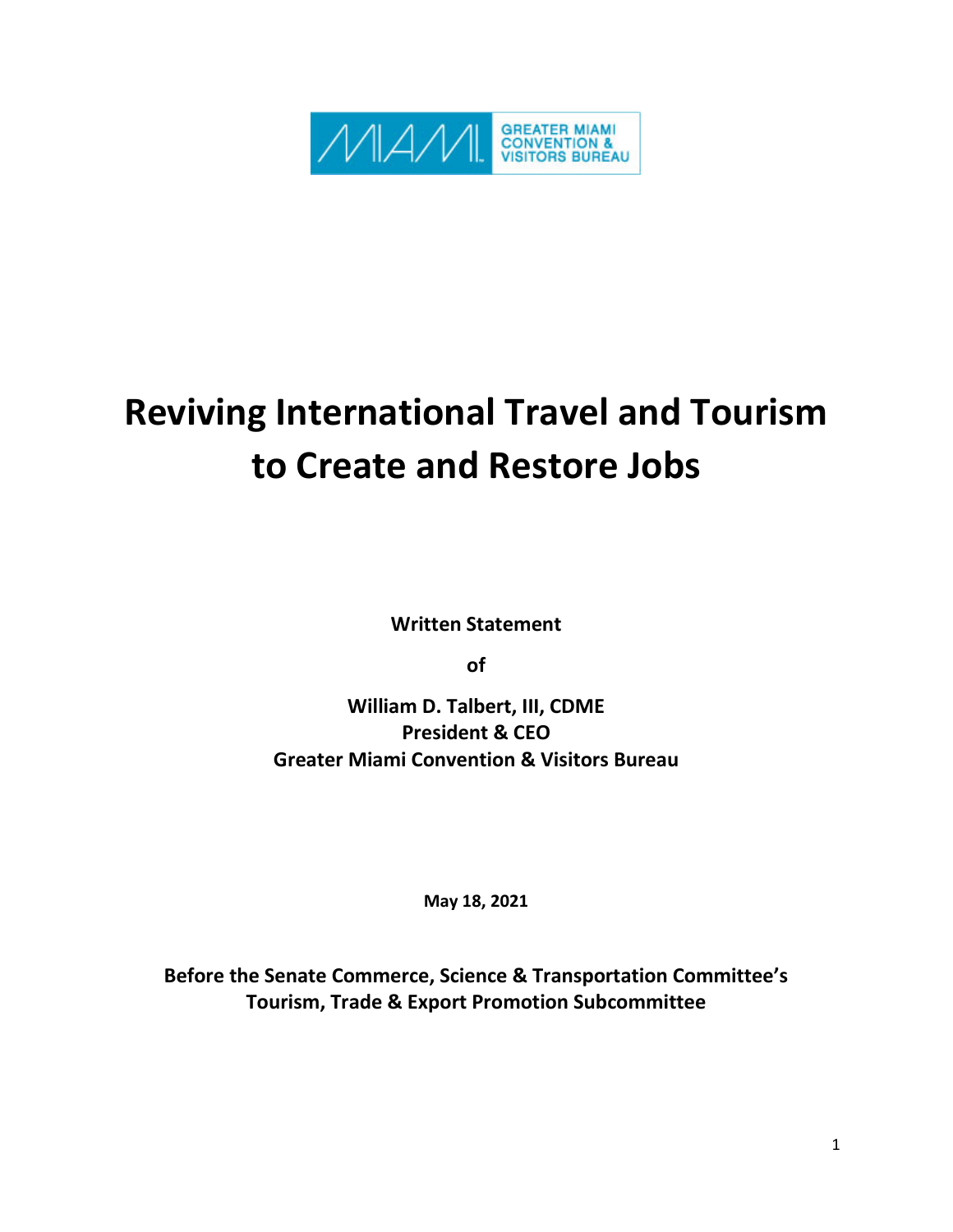Good afternoon Chairwoman Rosen, Ranking Member Scott, Chairwoman Cantwell, Ranking Member Wicker, and distinguished members of the Subcommittee. I thank you for your leadership in addressing the pandemic's devastating economic damage, specifically to our nation's hardest hit sector, travel and tourism.

I would also like to thank U.S. Department of Commerce Secretary Gina Raimondo for her recent comments expressing the Administration's commitment to the recovery of the U.S. travel and tourism industry. This is a welcome and positive sign as we work to restart all sectors of travel.

My name is William D. Talbert, III – Miami Bill as I'm known in the industry -- and I am President & CEO of the Greater Miami Convention & Visitors Bureau.

It is my honor and privilege to provide testimony on *Reviving International Travel & Tourism to Create & Restore Jobs*.

With your indulgence, I'll be reading my comments to ensure clarity of the important points presented for your consideration. In the interest of brevity, I'll also limit my CV to my written testimony and congressional record.

I represent all sectors of the hospitality industry – our 1,100-member organization includes airports, airlines, hotels, cruise lines, transportation, attractions, restaurants – and prior to the pandemic, the nearly 145,000 jobs our industry represents in Greater Miami.

2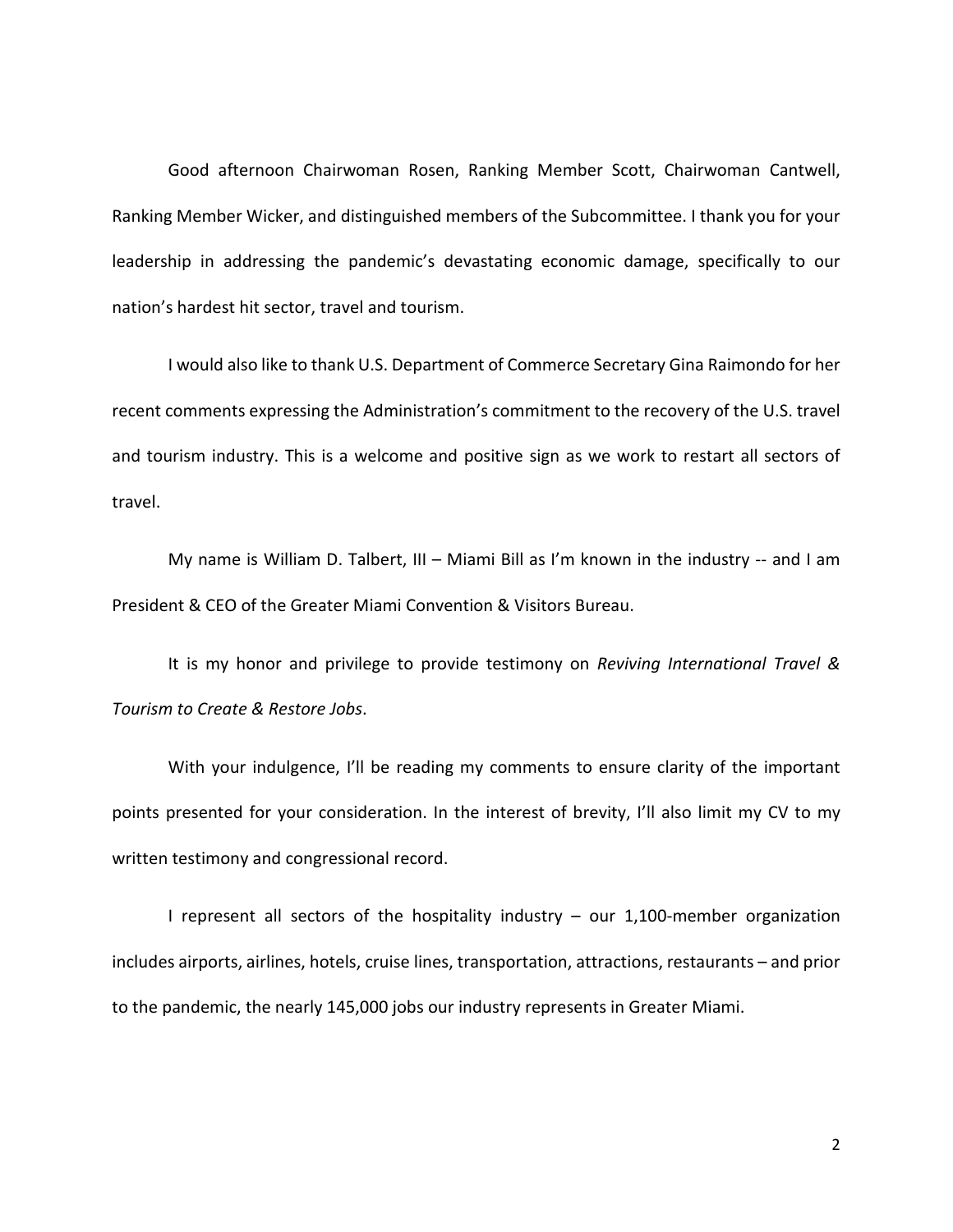Among the many industry, business and civic organizations I have served – and specific to this discussion -- I was on the U.S. Department of Commerce's Travel & Tourism Advisory Board – named by both previous Republican and Democratic Administrations – and in leadership capacities with the US Travel Association, Destinations International, Brand USA and Visit Florida, where I worked hand-in-hand with then-Governor Scott to protect and grow our state's primary economic generator – travel and tourism.

I also assisted with the passage of the United States Travel Promotion Act in 2009, helping establish Brand USA, our nation's first public-private partnership promoting the US as a premier destination globally.

I'm well-known for my mantra – Jobs Jobs Jobs – and I work daily to build consensus locally, statewide and federally on behalf of the visitor industry, always emphasizing the critical role tourism plays in creating jobs, and our nation's economic health.

Our industry has faced significant challenges throughout my career  $-9/11$ , natural disasters, fluctuating economies, a global recession and endemic health hazards. Each time, through deft crisis management and recovery efforts, we have been able to successfully guide the safe return of business, restore consumer confidence and drive customer demand.

Never before though has the challenge been greater than this one – COVID-19. Yet we are now leading the world in successfully addressing the pandemic's devastation and I am confident our resilient industry will once again spur our nation's economic recovery.

3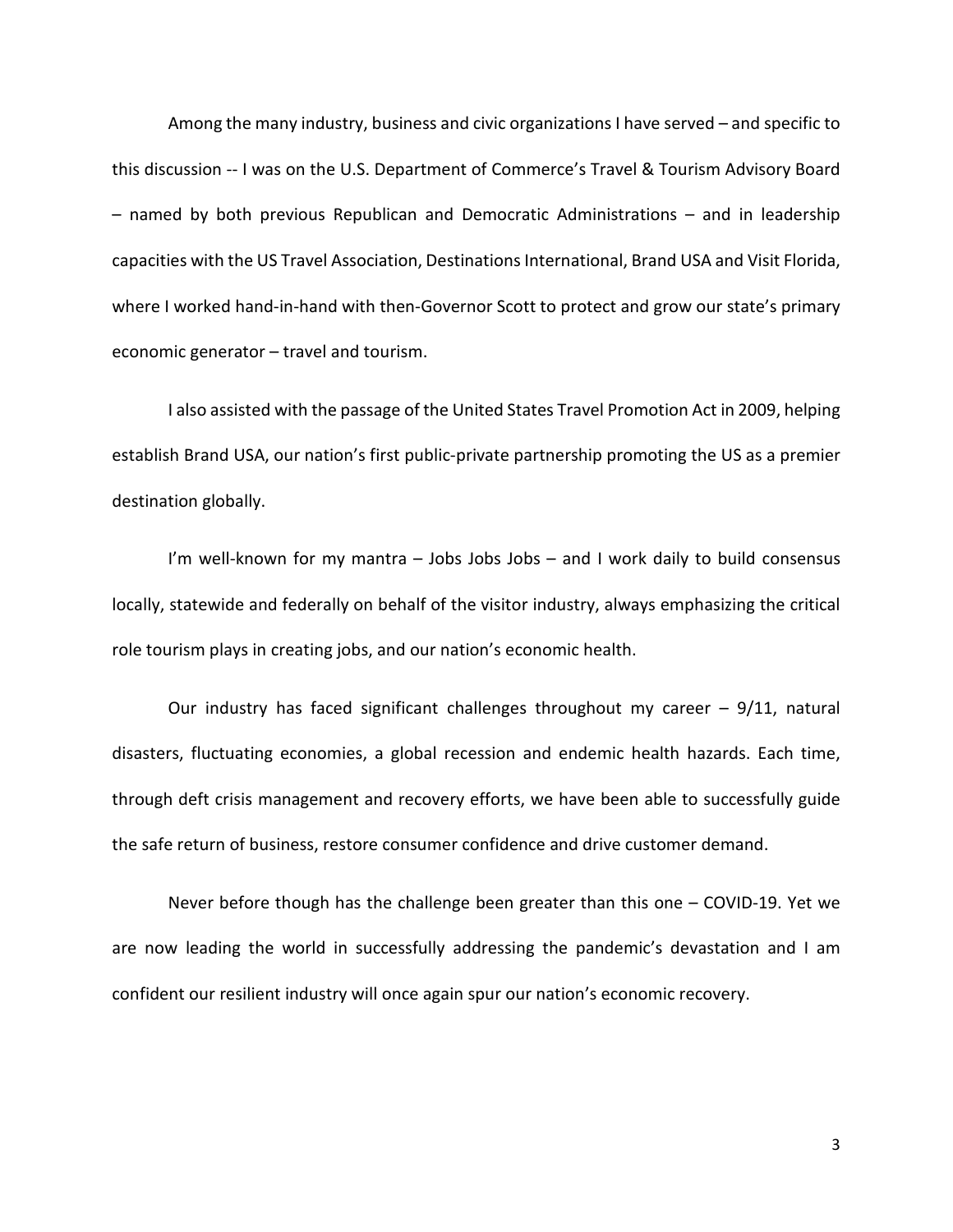Throughout my three decades stewarding our destination's sales and marketing efforts, Greater Miami has consistently posted record-breaking numbers. Prior to 2020, 24.2 million visitors generated an \$18 billion economic impact and employed nearly 145,000. Travel was our nation's second largest export, generating 15.8 million non-exportable American jobs and a trade surplus of \$51 billion.

Tourism was our #1 job creator. In Greater Miami, 167 visitors = 1 tourism job. It was also responsible for 38% of all state sales taxes collected, with international visitors paying the lion's share – 19%. These are critical dollars that directly fund transportation and healthcare services, also helping pay for schools, public safety, environmental and infrastructure projects, local arts and culture, and programs to combat homelessness and domestic violence.

This all came to a screeching halt in March of 2020. From April through December, air travel dropped 76%. PortMiami, the Cruise Capital of the World, shut down. Seven million passengers, 16% international, unable to sail. One of Miami and Florida's most powerful economic engines, PortMiami contributes \$43 billion to the economy and generates 334,500 direct and indirect jobs.

Hotel occupancy down dramatically. Hospitality jobs down dramatically. Tourist tax collections, funding much of what I've previously mentioned – down almost 70%. Throughout the country, 5.6 million hospitality jobs were lost – 65% of all jobs lost in the US.

Miami is America's gateway, leading the country in percentage of international vs domestic travelers – one-third are international.

4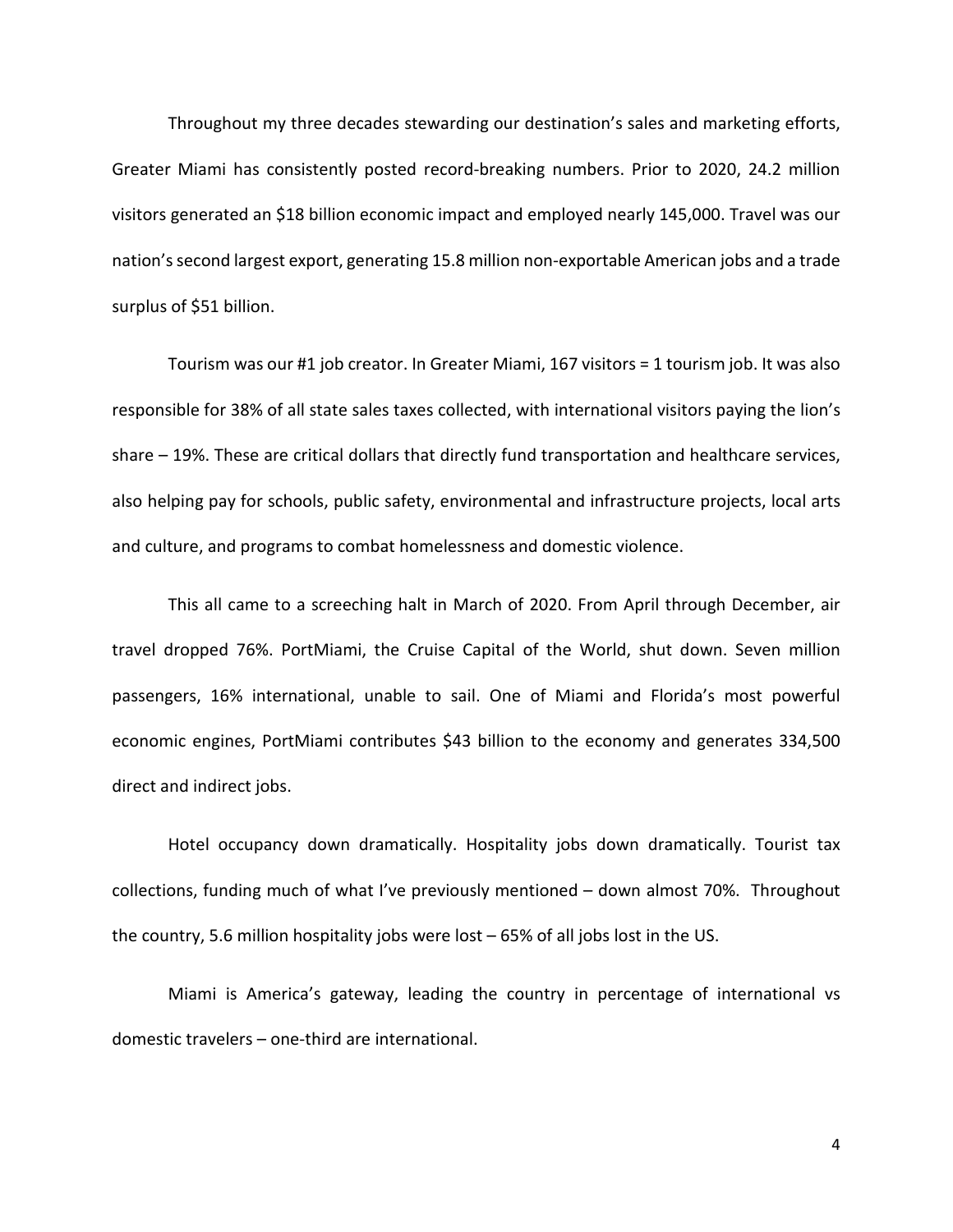With our borders closed to much of the world, the impact to our Florida economy and Miami's tourism industry is especially staggering.

In one year, international travel dropped 64% -- from 6.9 to 2.5 million visitors. Seemingly overnight, Miami International Airport – the nation's 3rd busiest for international travel – lost more than two-thirds of its passenger traffic.

More alarmingly, international visitor spending has plummeted 70%. This is critical as, while one-third of our visitors are international, they're responsible for 50% of spending.

How do we fix this? We see light at the end of the tunnel.

We're now in a position where we can restart international travel and restore jobs without compromising safety.

We need to act quickly to implement the appropriate measures to lift travel restrictions and restore demand.

• We have the right protections to safely restart international travel, but lack clear public health benchmarks or a definitive timeline to reopen. We ask that the CDC, Departments of Transportation and Homeland Security, and other agencies come together to develop a datadriven, risk-based roadmap to facilitate inbound international travel. We need uniform federal standards that can be effectively communicated to international audiences.